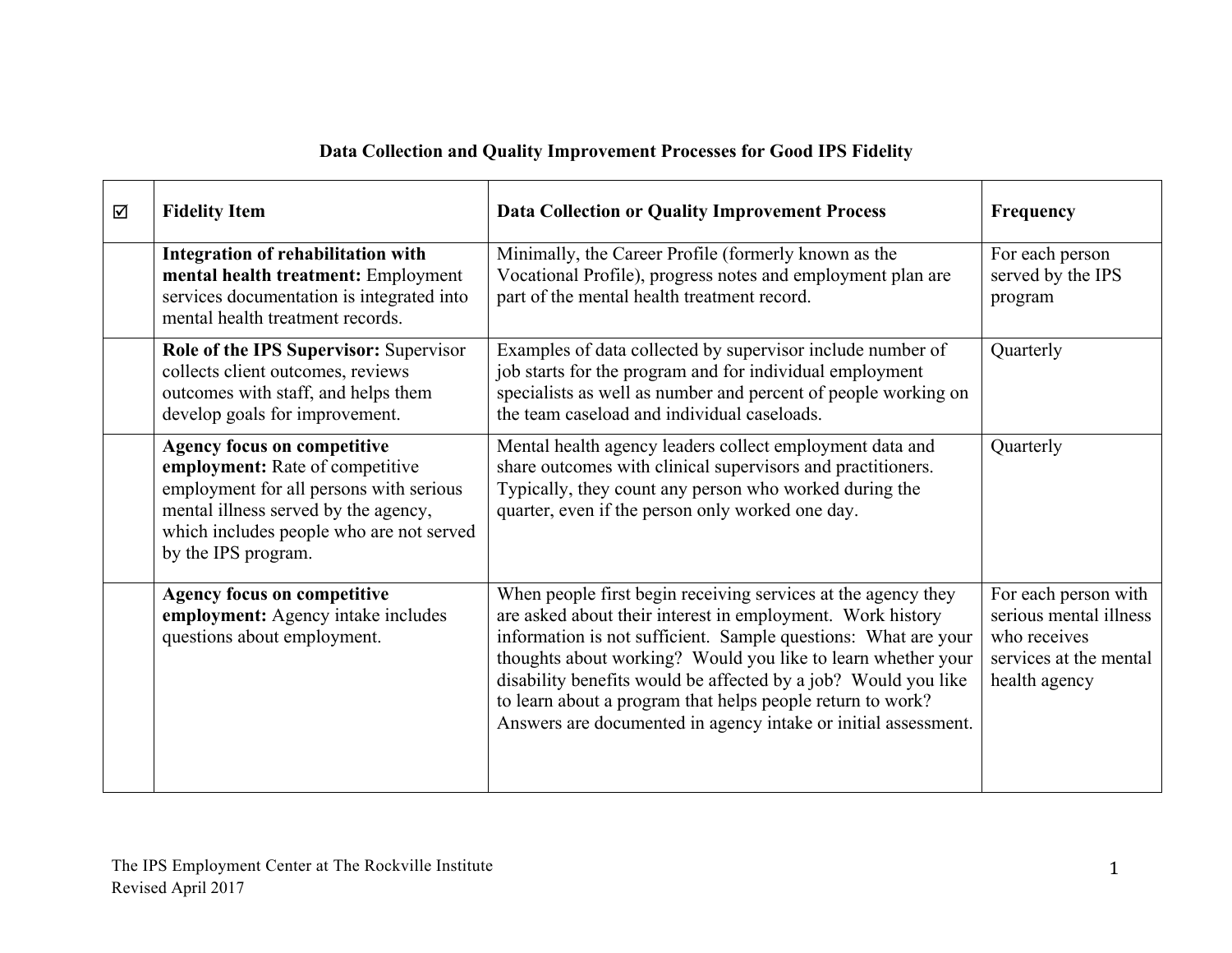| <b>Agency focus on competitive</b><br>employment: People are asked about<br>interest in work on an ongoing basis.                                                                                                                                                               | Questions about interest in employment (see above) are<br>included in the annual assessment or treatment plan.                                                                                                                                                                                                                                   | Annually or more<br>often                                                      |
|---------------------------------------------------------------------------------------------------------------------------------------------------------------------------------------------------------------------------------------------------------------------------------|--------------------------------------------------------------------------------------------------------------------------------------------------------------------------------------------------------------------------------------------------------------------------------------------------------------------------------------------------|--------------------------------------------------------------------------------|
| <b>Executive team support for supported</b><br>employment: Quality assurance review<br>of IPS supported employment fidelity                                                                                                                                                     | The agency quality assurance process reviews the overall IPS<br>fidelity score or scores for specific fidelity items in order to<br>increase fidelity.                                                                                                                                                                                           | Every six months<br>until good fidelity is<br>obtained, annually<br>thereafter |
| <b>Ongoing work-based assessment:</b><br>Employment specialists spend a few<br>weeks learning about each person's work<br>goals, education and work experiences,<br>etc. They document this information in<br>the Career Profile (formerly known as the<br>Vocational Profile). | The Career Profile is updated with each job start, job end and<br>education experience. A sample profile and forms for updating<br>the profile are at http://www.ipsworks.org.<br>Information for the form comes from the job seeker or student,<br>mental health practitioners, mental health records, and (with<br>permission) family members. | For each person<br>served by the IPS<br>program.                               |
| Rapid job search: Number of days from<br>first IPS appointment to first face-to-face<br>employer contact by employment<br>specialist and/or client                                                                                                                              | Some supervisors track this by asking for information during<br>the weekly vocational unit meeting: "Who met with a new<br>client for the first time this week?" "Which clients started a job<br>search this week by either you and/or them having contact with<br>an employer?"                                                                 | For each client in the<br>IPS program.                                         |
| Individualized job search: Employment<br>specialists and clients co-develop<br>individualized, written employment plans.                                                                                                                                                        | Employment plans are individualized (pertain to each person's<br>preferences and needs regarding a job) and specific (spell out<br>the steps to find a job and who will complete each step).                                                                                                                                                     | For each person<br>served by the IPS<br>program.                               |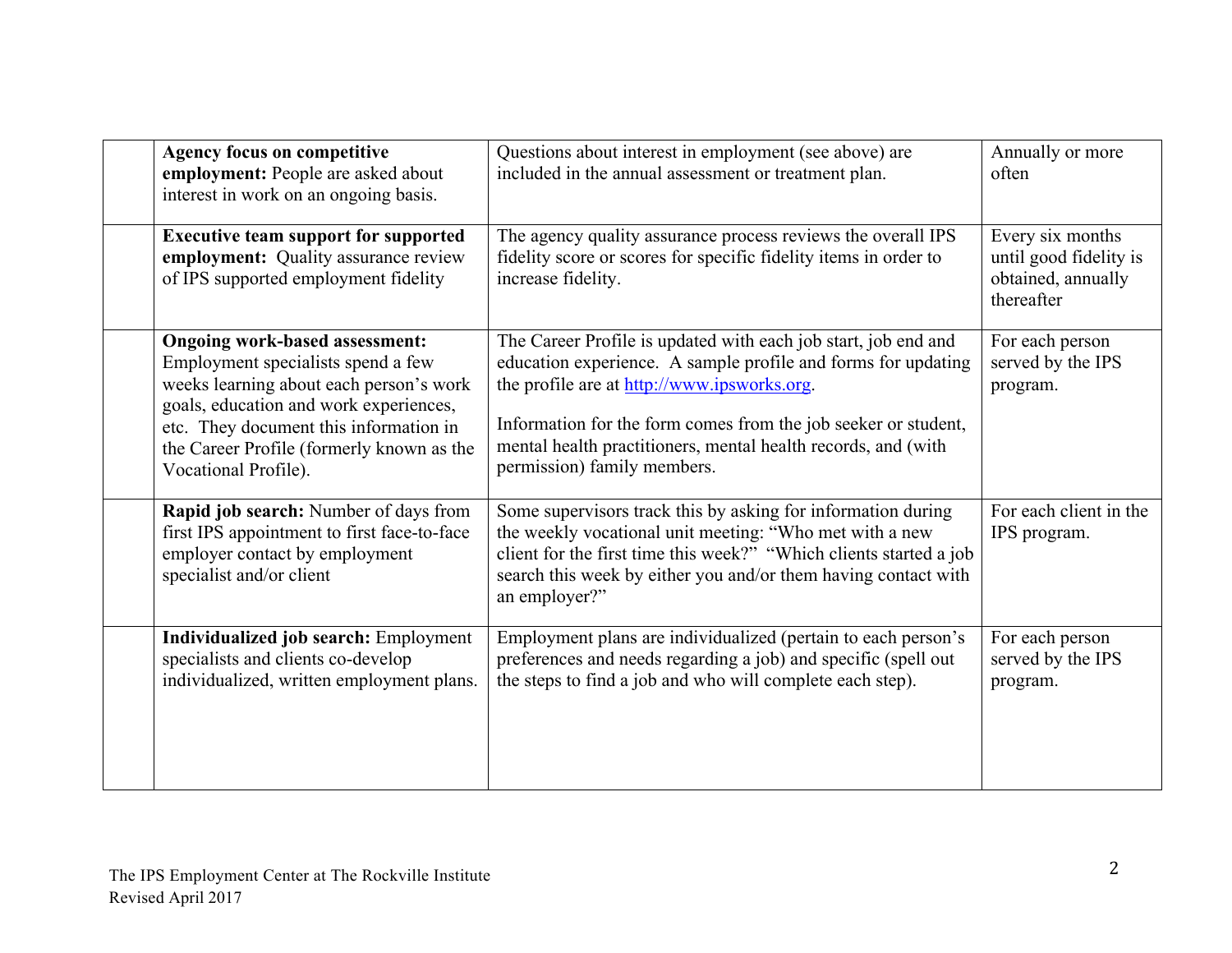|                               | Job development-Frequent employer<br>contact: Employment specialists have six<br>in-person contacts with employers<br>(related to job development) each week. | Employment specialists document employer contacts on logs<br>that are submitted to their supervisor weekly. The logs indicate<br>whether the specialist met with someone who had hiring<br>authority. Also, logs indicate that the activity was related to<br>helping someone find a job, rather than providing job supports<br>or another purpose.                                                                                                               | Weekly                                                                                             |  |  |
|-------------------------------|---------------------------------------------------------------------------------------------------------------------------------------------------------------|-------------------------------------------------------------------------------------------------------------------------------------------------------------------------------------------------------------------------------------------------------------------------------------------------------------------------------------------------------------------------------------------------------------------------------------------------------------------|----------------------------------------------------------------------------------------------------|--|--|
|                               | Diversity of jobs and diversity of<br>employers: Supervisors maintain a list of<br>job starts that includes job titles.                                       | Many IPS programs use Job Start Forms to update the Career<br>Profile (http://www.ipsworks.org). Employment specialists<br>provide a copy to the supervisor when one of their clients gets<br>a job. Supervisors track the first date of employment, job title<br>and name of employer. If the business is a franchise (such as a<br>fast food restaurant or grocery story chain) supervisors might<br>also indicate when clients are working at separate stores. | For each job start                                                                                 |  |  |
|                               | <b>Individualized follow-along supports:</b><br>Employment specialists and clients co-<br>develop individualized, written<br>employment plans.                | Written job support plans are individualized to each person's<br>preferences for supports and needs (i.e., based on work history,<br>current issues, etc.). The plans indicate what services will be<br>provided and how often.                                                                                                                                                                                                                                   | For each person<br>served by the IPS<br>program.                                                   |  |  |
| Recommended but not required: |                                                                                                                                                               |                                                                                                                                                                                                                                                                                                                                                                                                                                                                   |                                                                                                    |  |  |
|                               | Role of the IPS supervisor: Mentoring<br>(working side-by-side with employment<br>specialists) for developing employer<br>relationships                       | Sample field mentoring forms for job development are at<br>http://www.ipsworks.org.                                                                                                                                                                                                                                                                                                                                                                               | For each new<br>specialist and for<br>those who want to<br>improve their job<br>development skills |  |  |